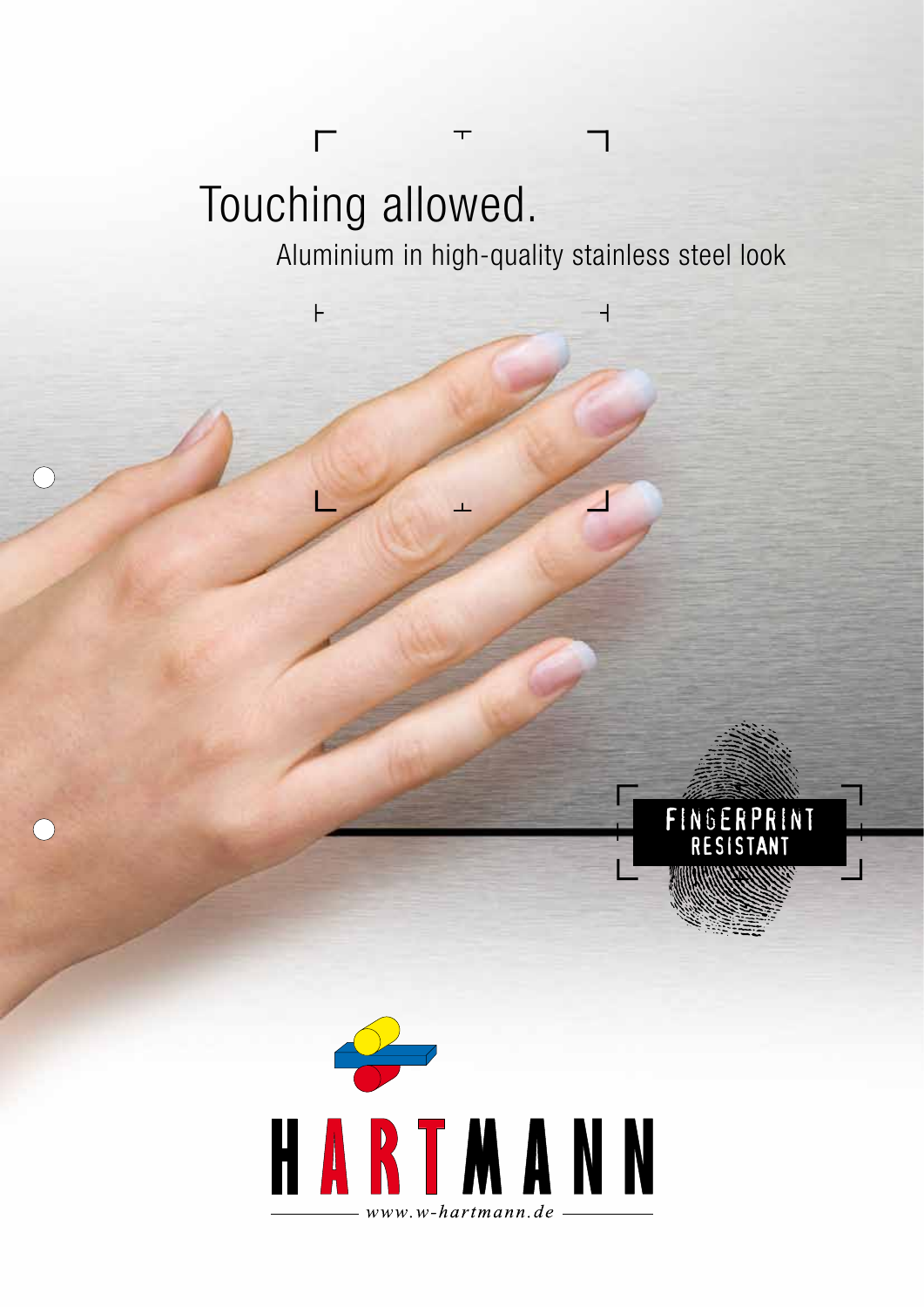

#### Aluminium in stainless steel look – the smart alternative to stainless steel ...

Aluminium in a stainless steel look boasts an extremely high-quality finish. A specially developed production process is used to emboss the material with a defined rolled structure before the front face is anodised in a stainless steel look. The end result is a perfect imitation of ground stainless steel (approx. 240 grit).



### Advantages over subsequently ground or brushed surfaces

The surface structure is created directly in the aluminium rolling mill and is part of the whole process chain. This process enables a uniform and consistently reproducible rolled structure, which makes it possible to exclude the deviations that are common with brushed surfaces. The aluminium alloy and subsequent anodising layer are perfectly matched. Further advantages:

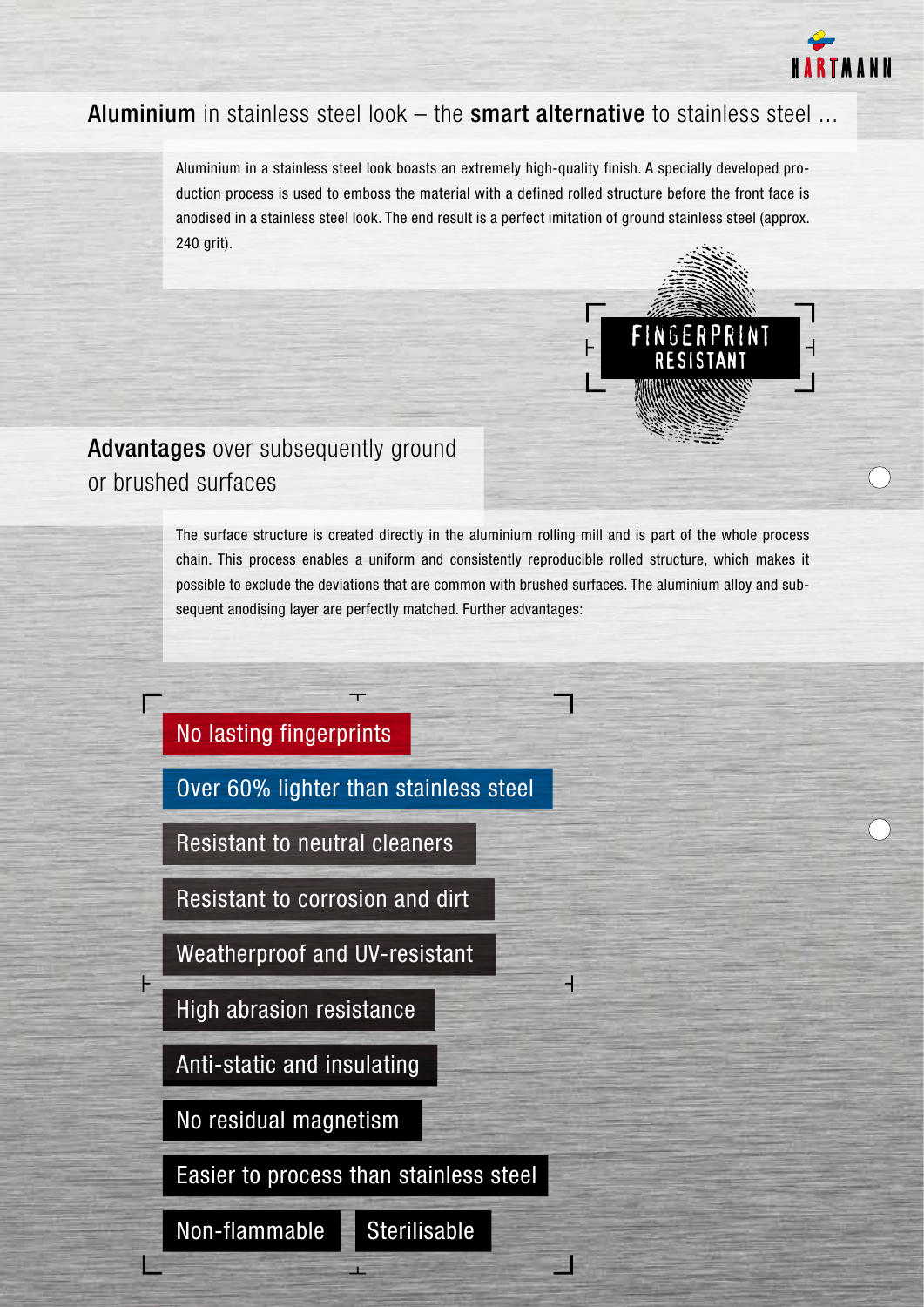

#### Processing

Aluminium in stainless steel look is just as easy to process as an anodised aluminium sheet, e.g.

lasering I water jet cutting I drilling I punching I milling I edging I engraving | etc.

#### Bonding

Ideal; often used as an alternative to welding. Further information is available on request.

#### Stud welding

3 mm material is ideal; 2 mm material must be tested before use. Further information is available on request.

#### Printing

Suitable for digital, screen and anodising printing. Further information is available on request.

#### **Tests**

Corrosion resistance

AASS test to DIN EN ISO 9227: 2006. In a closed chamber, the test material was subjected to an acetic acid salt spray test for 504 hours.

There were no signs of corrosion on the anodised surface, **around the bending edge or on the uncoated cut edges.** There were no signs of corrosion on the stainless steel comparison sample (1.4301) either.

Thanks to its anti-corrosive EN 5005 (AlMg1) alloy, H aluminium in stainless steel look achieves the same corrosion resistance as a comparable stainless steel.

Abrasion resistance

Taber Abraser Test to MIL A 8625 (1993). Two abrasion rollers are repeatedly circled over the test material. Following a specific number of cycles, measurements are taken to find out how much material the abrasion rollers have removed from the test objects.

Minimal material removal of 27.4 mg was measured after 5,000 cycles. The amount removed from the comparison sample of brushed stainless steel (1.4301) was three times higher at 87.7 mg.

The anodised aluminium surface is much harder than stainless steel.

 $\overline{\phantom{a}}$ 

#### Graffiti removal

Another test showed that various types of graffiti could be removed without leaving a residue. The cleaners tested did not attack the anodised aluminium.

 $\Box$ 

We are happy to provide further information on request.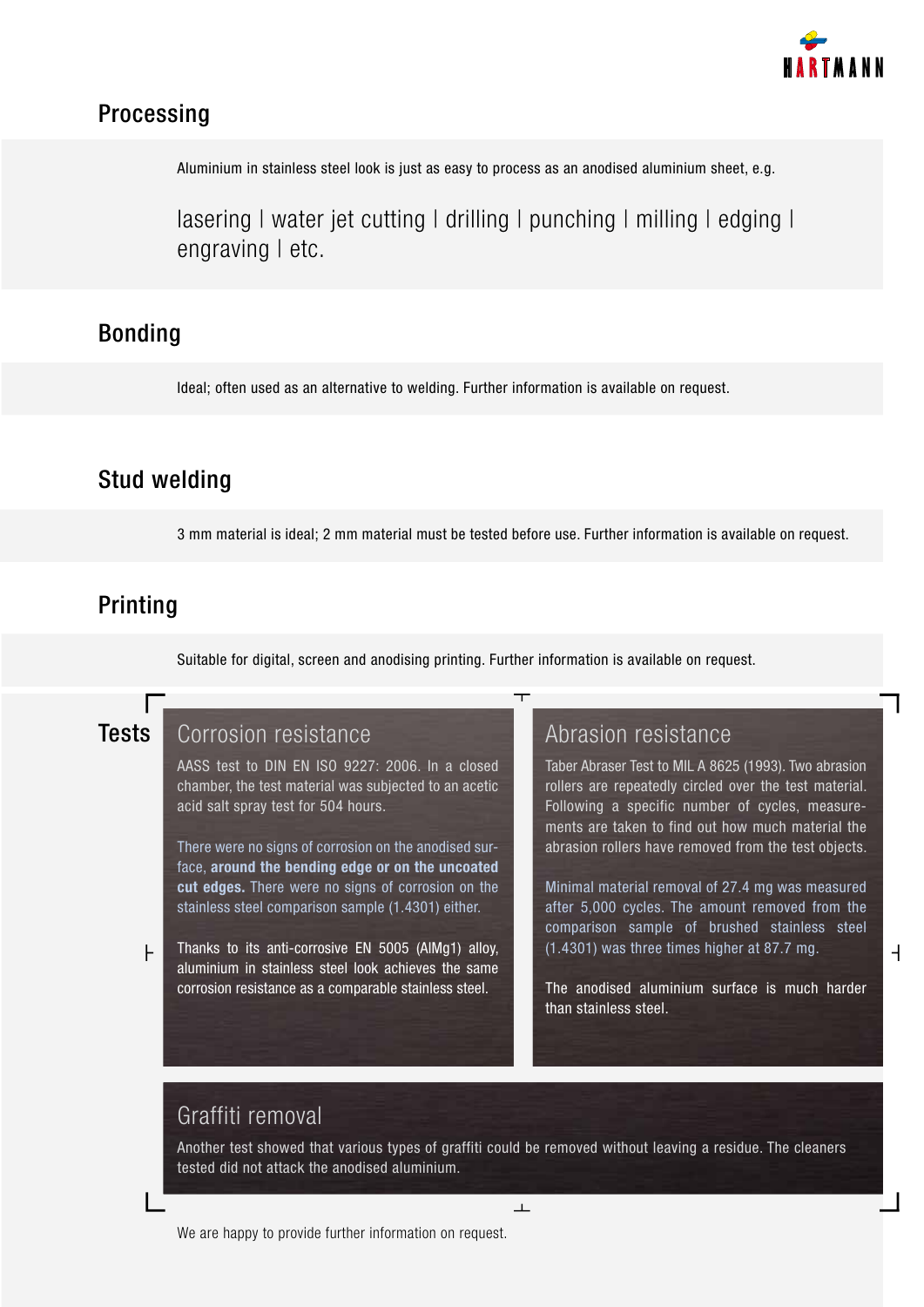

#### Specification

EN-AW 5005 (AlMg1), H14, in accordance with EN 485-1, 2, 4 and 573-3 Front face has a rolled structure, similar to 240 grit Coil anodised to EN 12373 Anodised layer on front face approx. 10 μm, on reverse approx. 5 μm Other thicknesses on request.

#### Product range

| Also available to EN 14392 on<br>request for use in the food industry |  |
|-----------------------------------------------------------------------|--|
|                                                                       |  |
|                                                                       |  |

|                                                 |              |      | Thickness and format kg/sheet (approx.) Protective film |
|-------------------------------------------------|--------------|------|---------------------------------------------------------|
| Black-and-white 80 µm film on the front face    |              | 6.9  | $0.8 \times 1250 \times 2500$ mm                        |
| White laser guard 100 µm film on the front face |              | 5.5  | $1.0 \times 1000 \times 2000$ mm                        |
|                                                 | $-11 -$      | 6.8  | $1.0 \times 1250 \times 2000$ mm                        |
|                                                 | $-11-$       | 8.6  | $1.0 \times 1250 \times 2500$ mm                        |
| Also available on request                       | $ -$         | 12.4 | $1.0 \times 1500 \times 3000$ mm                        |
|                                                 | $-$ 0 $-$    | 8.3  | $1.5 \times 1000 \times 2000$ mm                        |
| Additional thickness from 0.5 - 3.0             | $-11 -$<br>⊦ | 12.9 | 1.5 x 1250 x 2500 mm                                    |
| fixed format sheets and coi                     | $-11 -$      | 15.5 | 1.5 x 1250 x 3000 mm                                    |
|                                                 | $-11 -$      | 18.6 | 1.5 x 1500 x 3000 mm                                    |
|                                                 | $-11 -$      | 11.0 | 2.0 x 1000 x 2000 mm                                    |
|                                                 | $ -$         | 17.2 | 2.0 x 1250 x 2500 mm                                    |
|                                                 | $-11-$       | 24.7 | $2.0 \times 1500 \times 3000$ mm                        |
|                                                 |              |      |                                                         |

#### film white 80 μm film on the front face

|                                                 | Also available on request:                                               |  |
|-------------------------------------------------|--------------------------------------------------------------------------|--|
| ⊦                                               | Additional thickness from 0.5 - 3.0 mm/<br>fixed format sheets and coils |  |
|                                                 | 工                                                                        |  |
| n-<br>The<br>ook or<br>า-quality<br>e product a | Nammore cooperating approach                                             |  |

#### Additional surface variants

Aluminium in stainless steel look is also available without an anodised surface on request. In this case, a protective film is applied to the surface directly after the rolled structure. This material is recommended for highly demanding forming requirements. The material can then be finished with a stainless steel look or with many other colour anodised variants. The high-quality rolled structure is always visible and gives the product a really stylish finish.

#### Extruded aluminium profiles

Surfaces in stainless steel look are also available on request with many aluminium profiles – preferably those with straight geometries, such as tubing, angles, etc. Give us a call to discuss your needs.

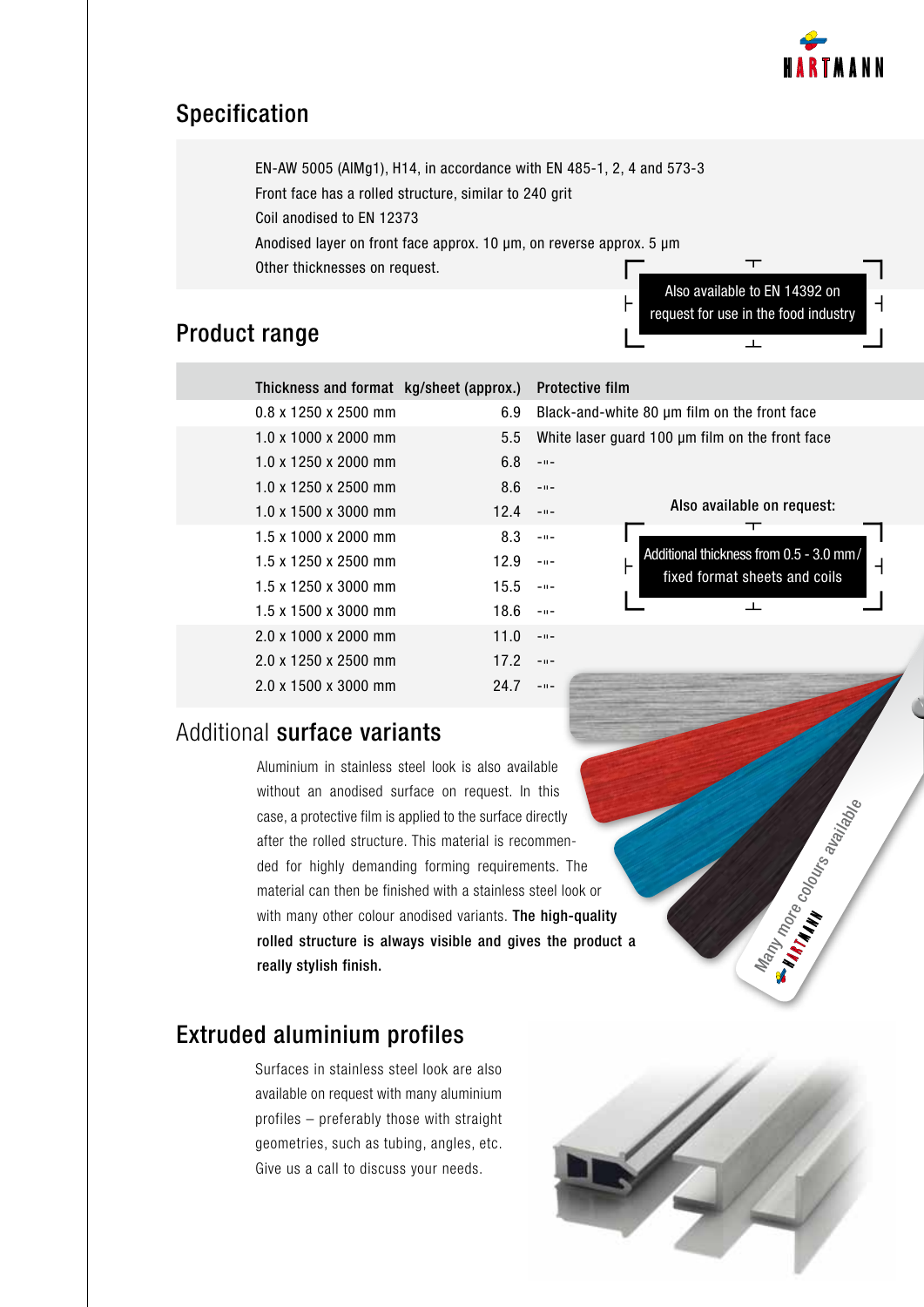

#### ... for **decorative** applications

Thanks to its anti-fingerprint property, aluminium in stainless steel look is ideal for touch-sensitive applications, e.g.



Uncoated aluminium has a natural anti-corrosive oxide skin  $(0.1 - 0.5)$ μm). An anodic bath is used to optimise this process under technical conditions. The layer thickness, structure, hardness and visual effect can be precisely defined. The anodised layer is created in an electrolyte. In the electrolyte bath, the aluminium acts as the anode and a direct current is applied. The cathodes are located at the edge of the bath. The required  ${\sf Al}_2{\sf O}_3$  anodised layer is created in an electrochemical reaction.

## What is **anodising?** What is **anodising?**

Technical oxidation converts the soft aluminium surface into a dense and very hard oxide layer. This layer is formed from the metal itself and, unlike e.g. paint, is firmly attached. Anodised aluminium offers optimum protection against mechanical influences, corrosion and weathering combined with a very decorative surface.